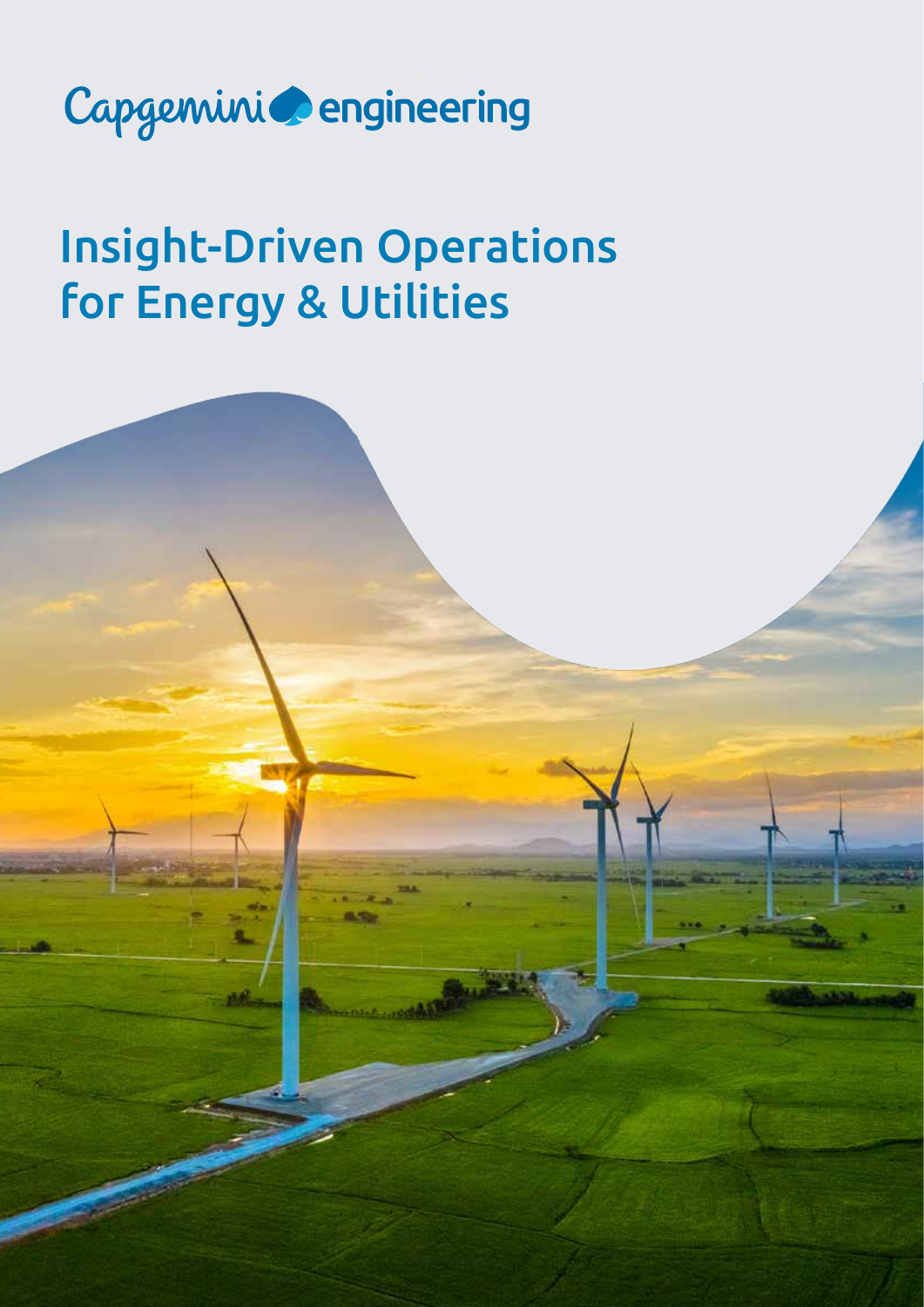## Opportunities for growth

Climate targets, low carbon technologies, and regulatory pressures are leading to fundamental shifts in power generation, transmission, distribution, and consumption.

Insight-driven operations offer executives and engineering leaders in energy companies a way to seize the opportunity of the energy transition.

They enable them to manage the new energy landscape with incredible sophistication, boost margins by improving asset lifecycle management, and creating new revenue streams.



value to be captured globally through digital transformation of the electricity sector from 2016 to 2025



Digital Utility market size by 2025



of utilities' investment in analytics will be used in operations and maintenance of plant and network infrastructure



### Our Expertise

Transition to insight-driven operations needs a clear strategy, realistic plan, the capacity to deliver it, and above all must create value at every step of the way.

We partner with Energy and Utilities to create business value through the better use of data assets. Our areas of expertise:

Operations & Asset Performance: Combining cyber-physical systems with data science & AI to improve operational efficiency and asset performance.

Net Zero Acceleration & Smart Grids: Delivering the innovation needed to monitor supply, storage, and demand in real time, making power cheaper, more reliable and renewables ready.

Safety & Risk: Improving safety and reducing risk through better design, operations, and analysis.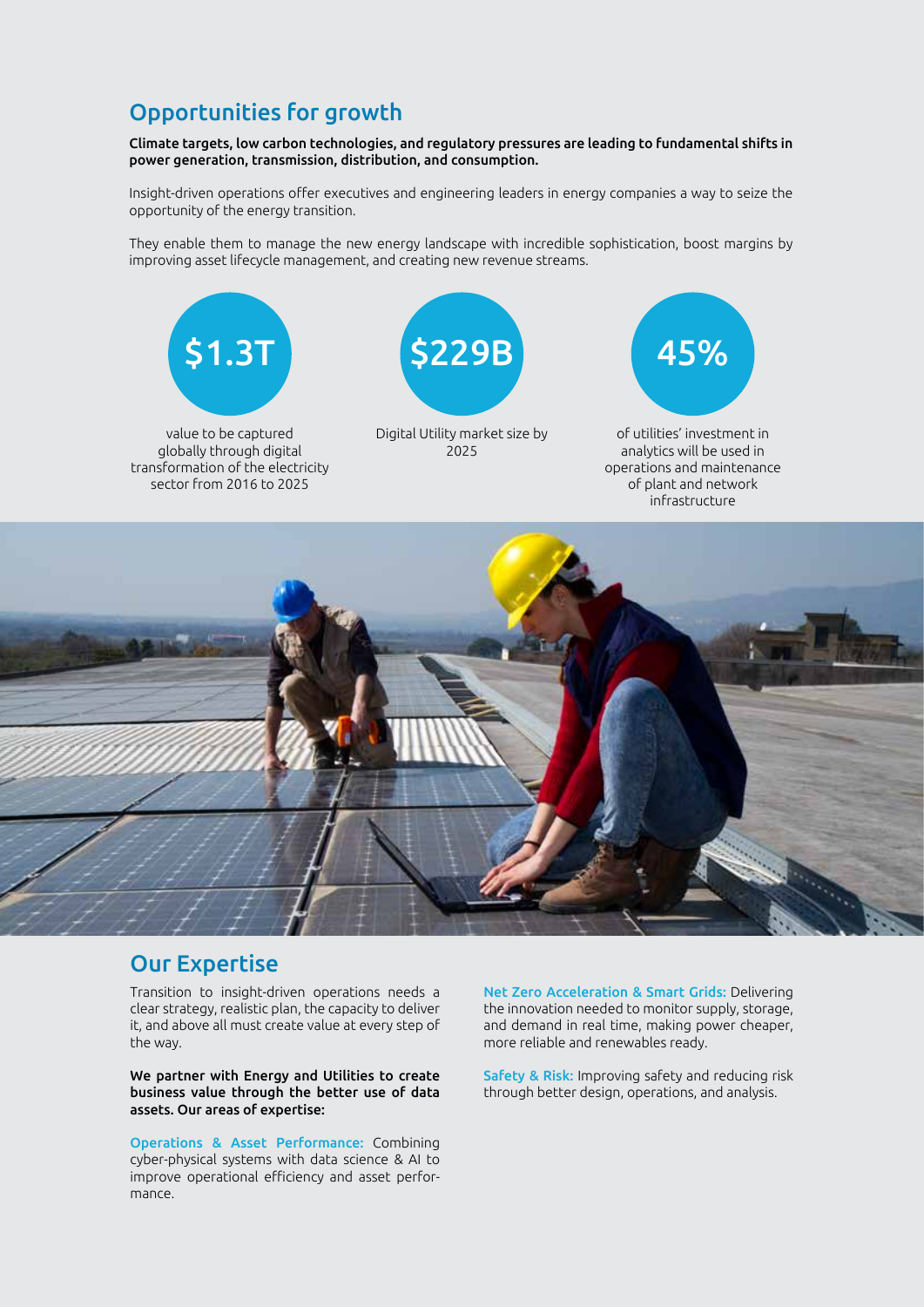

## Our offering

Insight-driven operations use data and AI to deliver actionable insights that have superior operational outcomes and augmented business value.

#### Data Strategy

Build your data-driven operations on solid foundations. Our consultants get your IoT, OT, and IT data strategy ready for the challenge.

- Make effective use of IoT data to determine the operational effectiveness of your assets;
- Harness your unstructured data.

#### AI & Data Science Delivery

We fuse AI and advanced machine learning with enterprise data engineering and expert knowledge to deliver a faster route for the successful delivery of your insight-driven operations.

**•** Develop effective maintenance systems;

 Use your operational data to predict energy usage to optimize network efficiencies.

#### Building your digital future

Building your digital future goes beyond just planning and ensures that every step you take moves you closer to a coherent digital future and greater business value.

- **Unlock new ideas;**
- Evaluate use cases:
- Launch and deploy high value AI-driven solutions.

#### Why us?

#### We speak your language and understand your data

All our consultants have science and technology backgrounds, more than half of them hold the post graduate degrees, so we speak the language of your teams and appreciate the real-world meaning of your data.

#### 100s of engineering projects for 100s of clients

From our hard-won experiences in 1000s of projects, we have the deep understanding of engineering organizations, their data and technology challenges, processes, and culture.

#### Dedicated data science and AI methodologies for engineering

We leverage best-in-class methodologies to deliver robust results.

#### With you for the journey: advisory to delivery

From teasing out elusive insights in hard to crack the problem, to strategic advisory services on wide scale data-driven transformation, we are with you every step of the way to unlock value from your data.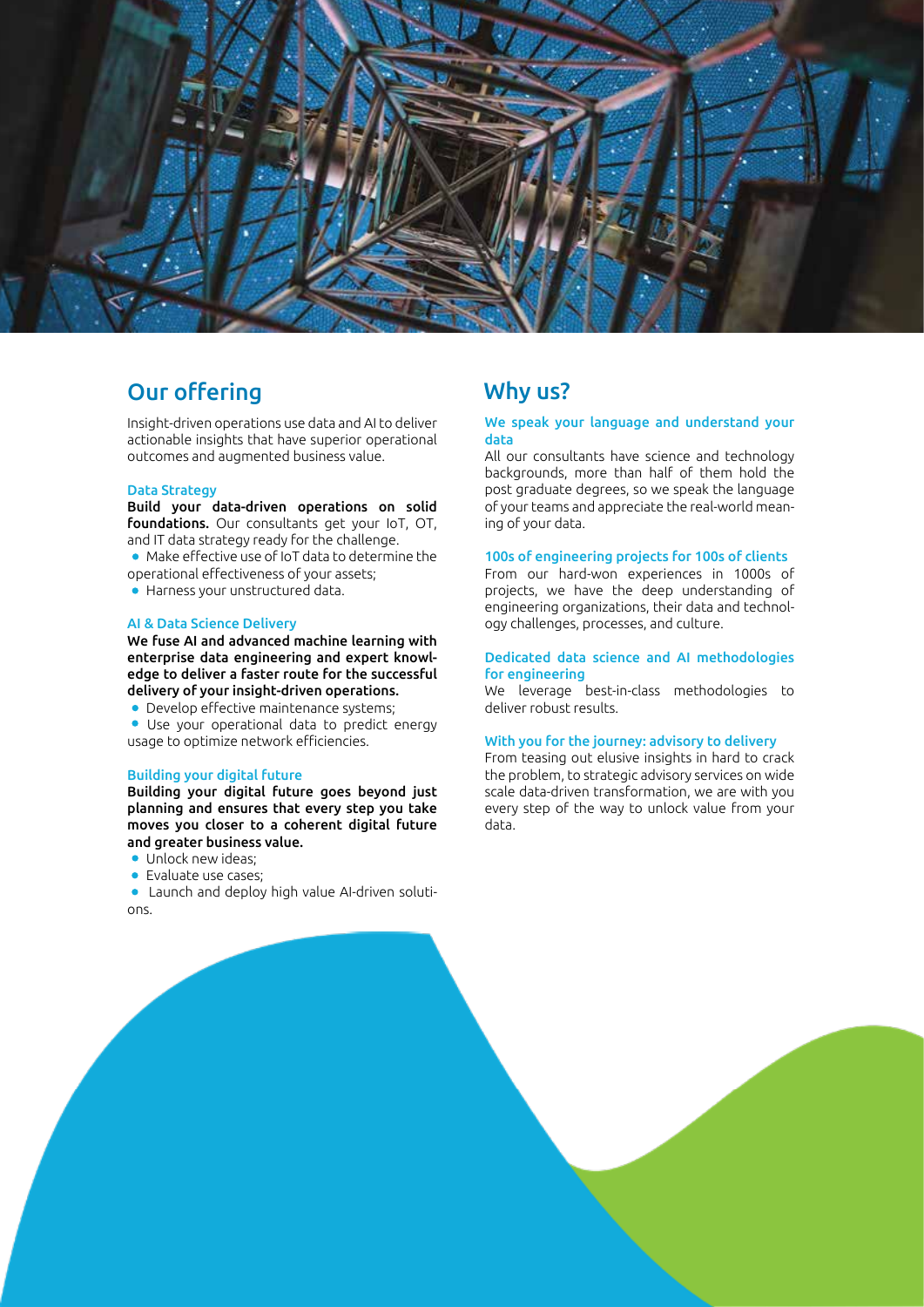## Success Stories



Delivering the Analytics Roadmap for the DAFNI project

- An £8m programme over 4 years with stakeholders across ~20 institutions in government, academia & business.
- We provided deep requirements engineering, architectural design and road mapping to create, stakeholder engagement.
- Established direction and purpose across a complex & distributed stakeholder community.



Automated sensor data mapping

- Plant set-up is a heavily manual process of mapping on site sensor IDs to Generic Entity Codes (GEC's).
- 97% accurate: We automated analytics solution using text analytics, signal processing and Bayesian analysis.
- Reduced downtime from the set-up period from weeks to days.



#### Wind energy firm uses data science to reduce lifecycle costs

- 10,000s of wind turbines require replacement of gearbox oil every 5 years. This costs the business several \$millions each year.
- Our analysis of 20 years of data from on-shore and off-shore wind farms revealed that the life-span of Gearbox Oil was typically 7-8 years.
- Over \$100K per year is saved by increasing the time interval between each oil-replacement service.



#### Unlocking ideas, evaluating use-cases, defining a plan, delivering change

- Over 280 PoC's had failed to be transitioned through to industrial roll-out.
- 30 domain experts led 12 weeks of consulting culminating in the digital transformation roadmap.
- Launched five strategic projects managing spare parts, optimizing operations and mobile connectivity.